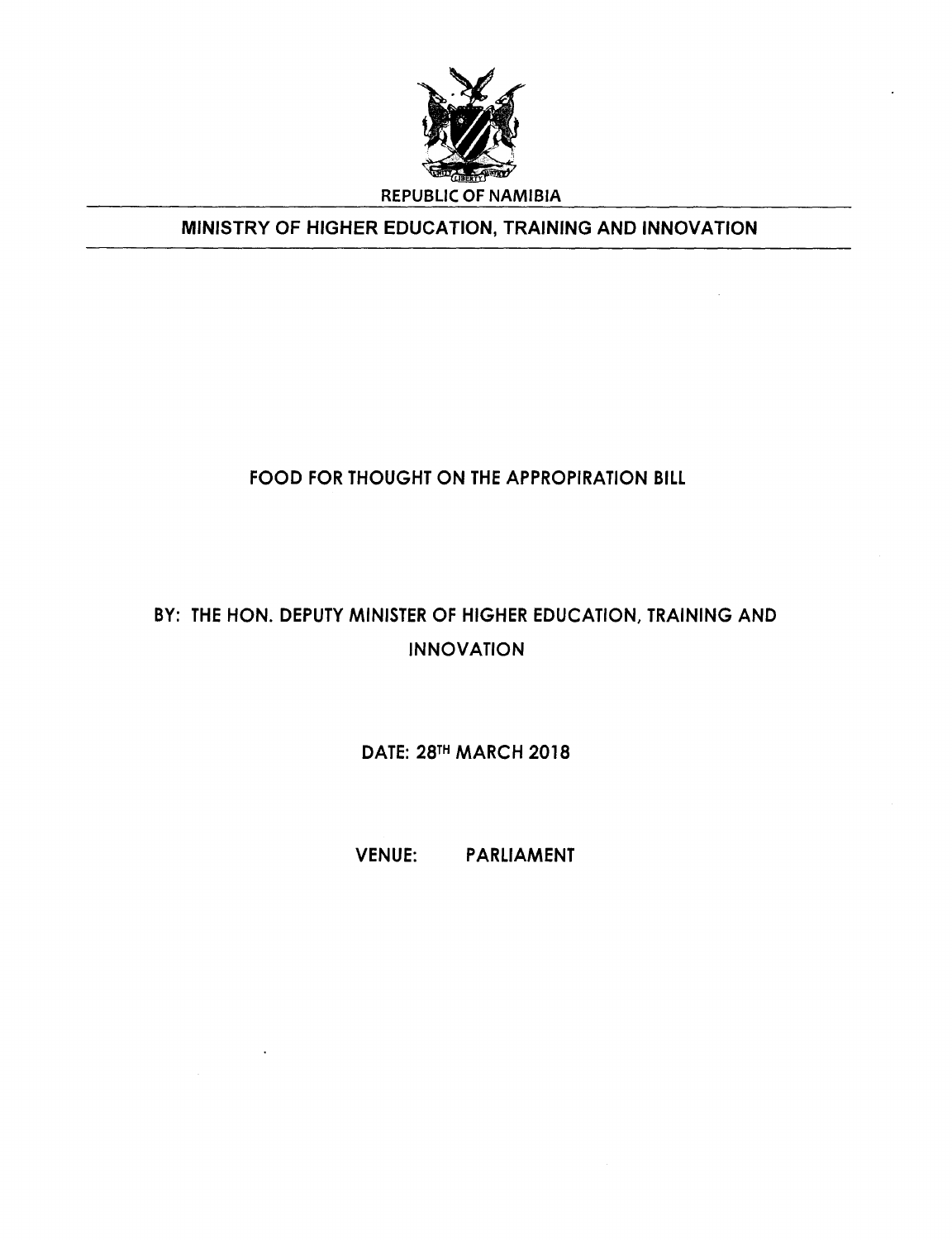#### **Food for Thought on the Appropriation Bill by The Hon. Deputy Minister of Higher Education, Training and Innovation**

Hon. Speaker, Hon. Members, I rise to support our Appropriation Bill put before the Legislature for scrutiny, criticism, constructive criticism and concurrence.

I commend the Hon. Minister of Finance, Hon. Calle Schlettwein and Team for the comprehensive Documents on Shared Prosperity Budget you put before us.

Much has been said about the Budget, both criticism and constructive criticism has been levelled against it. And also concurrence on it has been reached.

With specific reference to the allocation to the Ministry of Higher Education, Training and Innovation, I wish to thank the Minister and Team, for the contingency provision of N\$50 million to the Namibia Students Financial Assistant Fund (NSFAF). This amount went a long way to resolve and pave the way for many, especially continuing Students to access higher education. Thanks.

We at the Ministry of Higher Education, Training and Innovation, have been mandated with the responsibility to educate, and to train Human Resources for the entire nation, and we are most grateful when we are provided with the Teeth to bite into this huge responsibility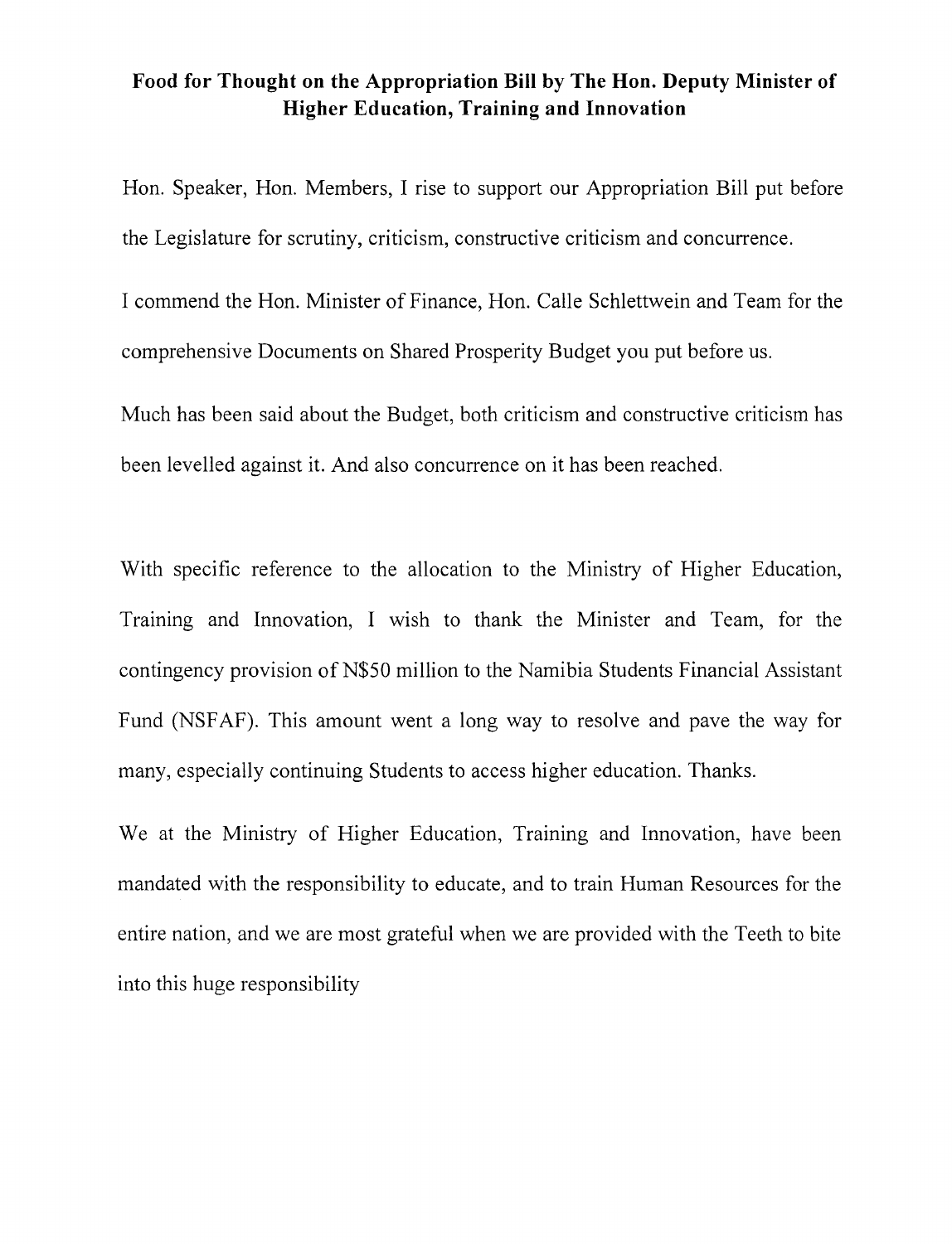Further hereto, we also take note of the Total Budget allocation of N\$3.2 billion and about N\$9.8 billion over the The Medium Term Expenditure Framework (MTEF). This entails N\$960 million that has been allocated to the University of Namibia (UNAM); and N\$600 million to the Namibia University of Science and Technology (NUST); and N\$1.45 billion for the Namibia Students Financial Assistant Fund (NSFAF).

We have heard over and over again that Education is the key. It is a key to both our cognitive potential to innovate, and bringing to birth ideas, that in turn work as an army to create and re-create new things. And, it is also a key to development. Perhaps Education is to Development as Mathematics is to Science. Just as you cannot study Science without Mathematics, you can similarly not steer development without educated, trained or upskilled people. Education is thus extremely important for nationhood.

We therefore, appreciate the support and indeed the constructive criticism we receive. It is but aimed at refining what we do with passion and we do take such ideas and turn them into an army to work for us.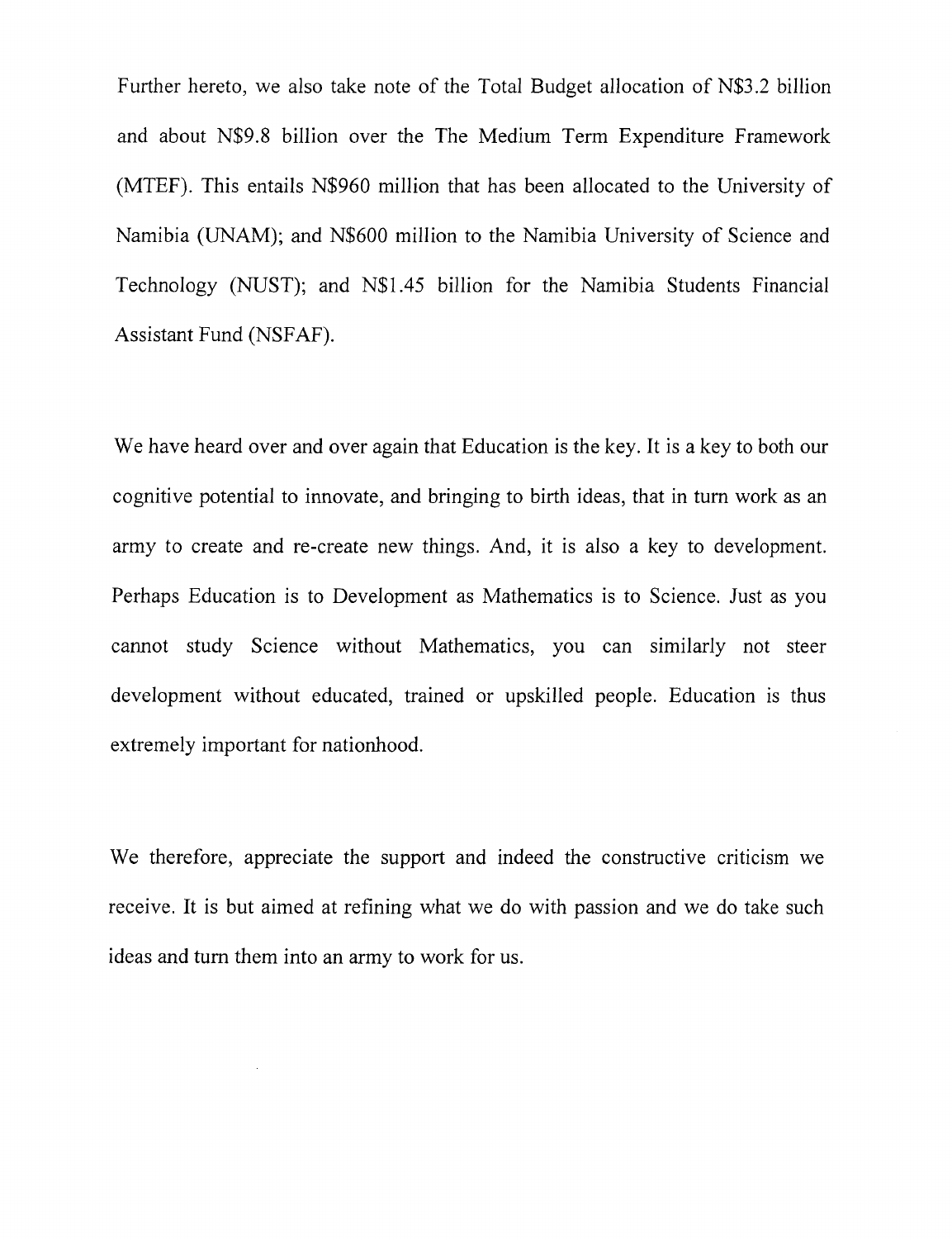Hon. Speaker, Hon. Members, **a lot has been said about education and I shall not repeat that.** However, I shall throw **some Food for Thought:**

## **• Education as key, is a continuum.**

Therefore, the door it opens today to nation building, it shall not be able to open tomorrow. It requires continuous upgrading.

## **• Education System is not static, but dynamic.**

Therefore, what it was designed to do in 1990- such as widening Access; Equity; Democracy, Efficiency and Effectiveness, may not necessarily be the tenets that be today. Thereto, Education System requires continuous reform, in order to be refined, to be made target specific as per the newest needs of the Society.

#### Hence,

- *y* The Presidential Commission on Education 1991;
- *y* Education for All Development Brief for Education, Culture and Training, 1993. (This encapsulated the tenets);
- *y* The Education, and Training Sector Improvement Programme (ETSIP) (This was our own assessment and critique of our Education System ourselves);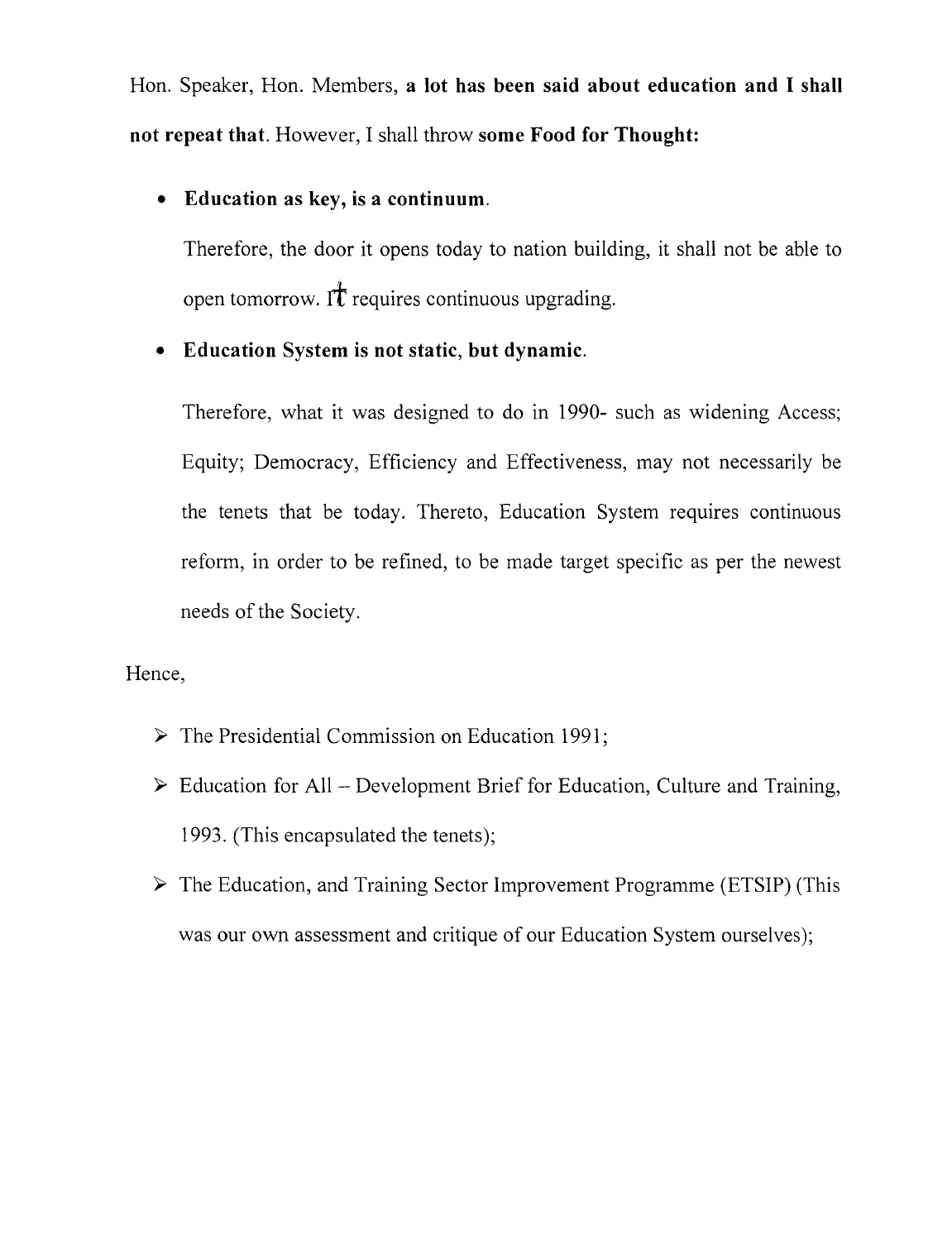- $\triangleright$  We determined that our spending of  $\pm 25\%$  of GDP on Education was not commensurate with the output; Hence, the pressure on Institutions of Higher Education to up Quality of Output;
- $\triangleright$  We determined there was a mismatch between the skills the Industry needed and the skills the system produced! Hence, setting up Namibia Training Authority (NTA) by an Act of Parliament, namely the Vocational Education Act No. 1 of 2008 to help bring a cordial relationship between Industry and Ministry.
- $\triangleright$  The Harambee Prosperity Plan of 2015 with its emphasize on Technical Vocational Education Training (TVET) Pillar, is aimed at addressing youth unemployment; to empower the youth through entrepreneurship training. Thereto, the MHETI launched SEP: Student Entrepreneurship Programme in 2017 to train Students in entrepreneurship while at Universities and to provide them with the paradigm shift, to be employment creators, than employment seekers.
- $\triangleright$  We at MHETI have resolved and started building Vocational Training Centres across the country with the aim that there shall be Vocational Training Centres (VTCs) in each Region.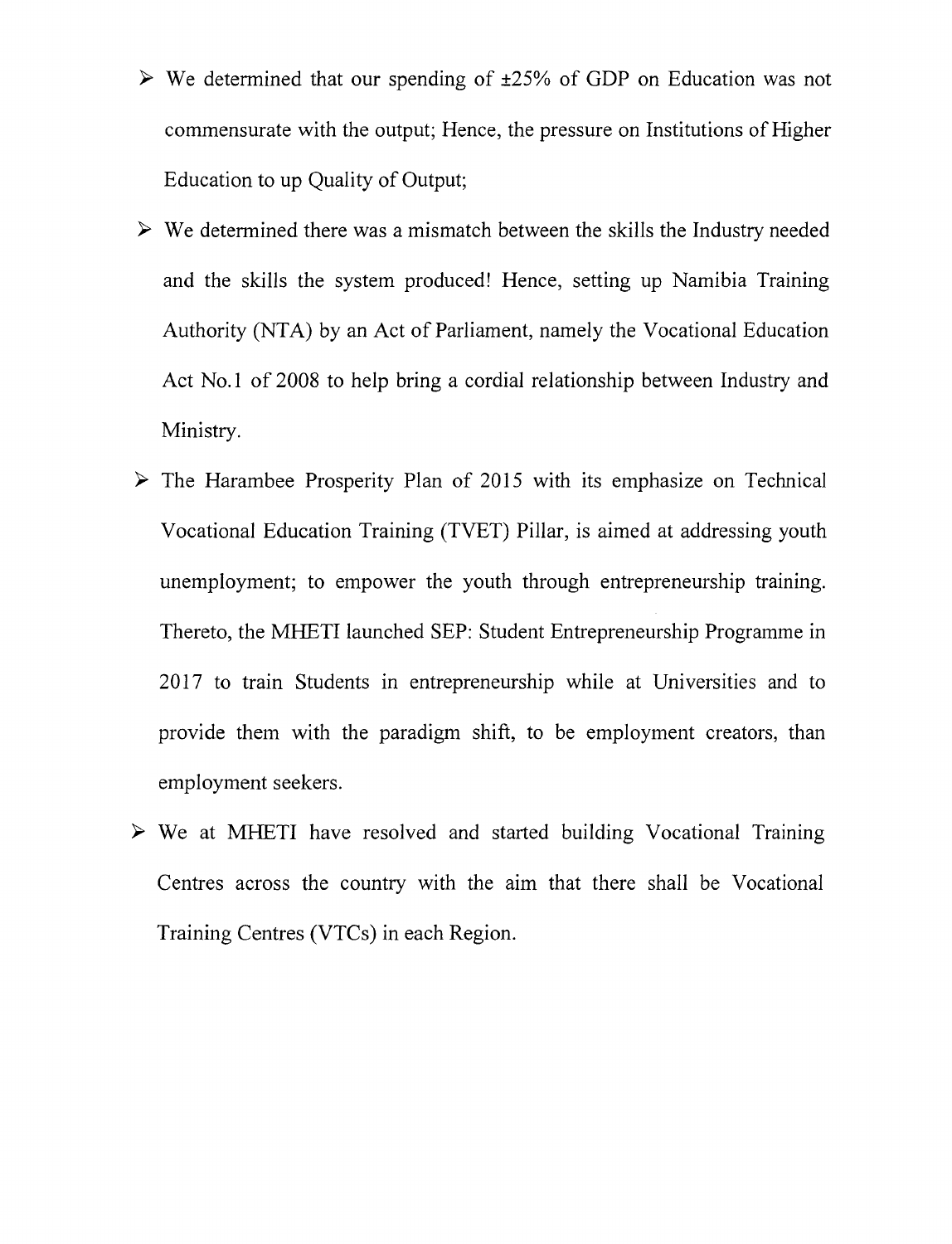There is a greater effort to contextualise VTCs to the specificity of each Region, and thereby to empower the youth in a particular Region to specific Traits that tap on existing knowledge. An example would be wood carving in Kavango, whereby experienced wood carvers are certified to assist and mentor the youth at the VTCs. etc.

Hon. Speaker, Hon. Members, the thoughts, I am throwing at you is to demonstrate that we are on the same page, and more or less, are singing the same hymn that is to acknowledge that much has been done, since Independence in 1990; And much still remain to be done, and shall remain to be done in a continuum and when the convergence of congruence is achieved in a graduate at UNAM and/or at NUST, we rejoice. We then start grooming yet another graduand who needs resources to graduate in four years time, and so the continuum goes, until we somewhat succeed in achieving the celebrated convergence of congruence at a Graduation Ceremony.

 $\pi t$ When all is said and done, this Budget is an attempt fiscal consolidation, and thereto fiscal prudence and discipline is a must<sub>y</sub>for each and every Office, Ministry and Agency. If we all commit to this, we shall succeed in helping the Ministry of Finance to consolidate the fiscus and with a healthy fiscus we shall have a wealthy nation that balances her books without qualified audits.